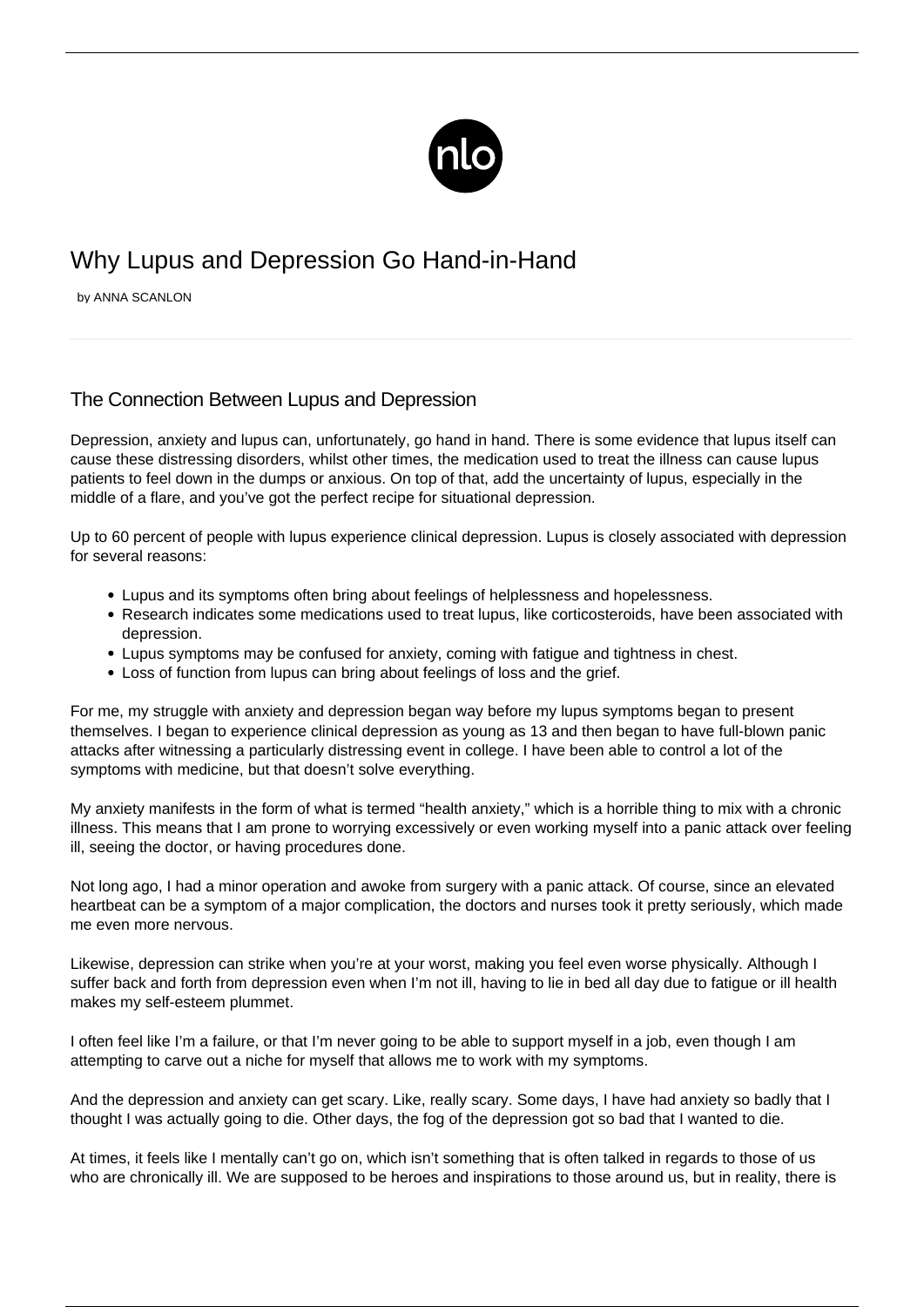no other choice but to carry on. And that only choice is a tough road.

## **Anger Turned Inward**

With chronic illness, sometimes our depression is anger turned inward. At times when you're feeling low, it is often a natural progression for your self-esteem to eventually plummet and feel as though you're a burden to all of those around you.

I often feel as though I am "ruining people's lives" just by being in them, but I have to constantly remind myself that the people in my life love me despite my illness, otherwise they would have abandoned me a long time ago.

In the past, my depression has gotten so bad that I have had to be hospitalized, which isn't something I am very proud of because of the stigma surrounding it. In fact, it is something I am downright ashamed to admit. However, knowing the consequences of serious depression (having had a close friend of mine commit suicide), I know I did the right thing.

Seeking professional help when dealing with severe anxiety and depression related to lupus is extremely important. And it is important that you see a doctor or a counselor who understands (like, actually understands) that you have a chronic illness.

I have had depression since I was virtually a child, so I have had doctors ask if antidepressants have helped my lupus symptoms, assuming all of my problems were related to depression. Sometimes depression can cause physical symptoms like headaches and fatigue, and it is important that you are seeing a professional who understands that while that is true, you do have a chronic physical illness as well.

It is also important to see a counselor or therapist who is educated in helping you accept both your illness and the depressive feelings that either come and go or that are lingering for a long time. Although it can hard to cope with, remember that depressive feelings are quite normal when you're dealing with an illness that cannot be predicted from one day to the next.

This isn't like the flu where you know what the symptoms are going to be and know you'll feel miserable for a few days and then feel better. Lupus is the unknown, and that is scary.

Next page: dealing with uncertainty, anxiety, lupus and depression.

#### **Uncertainty and Anxiety**

The sheer uncertainty can also translate to anxiety as not knowing what is going on with your own body can be very scary. Many people with lupus have symptoms that are ultra-frightening, such as swelling around the heart or in the chest that is quite benign, but feels life-or-death in the moment. Additionally, hearing stories about people with lupus who have either died or had to spend weeks in the ICU can tap into your fears about your health.

These fears can then be translated to fears and phobias that have nothing to do with health and can cause symptoms that are equally as crippling as lupus. If untreated, sometimes the anxiety can develop into the inability to leave the house for fear of infection, or any other phobia.

Dealing with anxiety is also tricky, but seeing a counselor specially trained in it is also ideal. Luckily, many counselors are trained in both depression and anxiety and the two disorders are closely related. A counselor or professional can really help you begin to identify thought patterns that spiral out of control and lead to bouts of anxiety or depression, and coping mechanisms that relate to your specific issues.

They may even be able to help you cope with nervousness and depression that goes with long hospital stays and help you find strategies to stay both calm and positive. If your anxiety is severe, you may be referred to someone